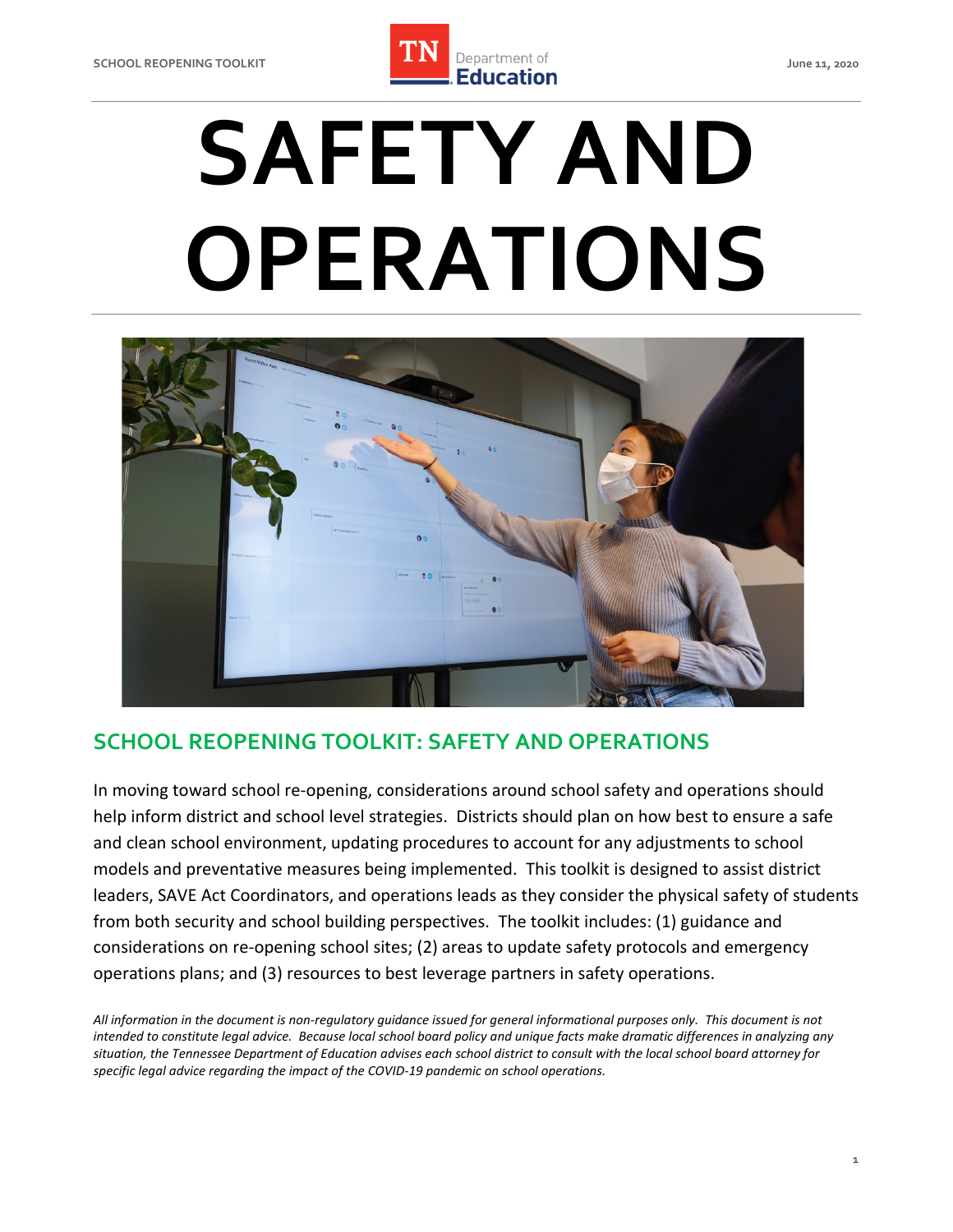

# **II. Checklist**

#### *School Site Re-Opening*

 As districts re-open sites, both those used and not used during the closure, school and district teams should analyze building-level needs, procure any needed supplies or staffing supports, and communicate with stakeholders on any updates to building procedures:

- $\Box$  Establish requirements in collaboration with the health department for when a school site is eligible to re-open and the procedures to follow in advance.
- $\square$  Site Assessment: Determine the amount of time and resources needed to re-open each site. Consider the following:
- $\Box$  Assess, identify and prioritize the order of individual schools to reopen.
- □ Assess staff capacity, including substitutes: Compile data indicating which staff members plan to return to work, OR establish an Employee Hotline Phone Bank or website so employees can report their status (name; position; work location; health status; return to work date).
- employee who may have been ill or exposed to the coronavirus is ready to return to work  $\Box$  Consider the use of a health screening protocol for all employees and guidelines for when an and under what conditions, following CDC criteria: [Overall CDC Guidance for Schools;](https://www.cdc.gov/coronavirus/2019-ncov/community/schools-childcare/schools.html) Guidance on Return to Work [\(If they have been sick with COVID-19;](https://www.cdc.gov/coronavirus/2019-ncov/if-you-are-sick/steps-when-sick.html) [If they have recently had](https://www.cdc.gov/coronavirus/2019-ncov/if-you-are-sick/quarantine-isolation.html)  [close contact with a person with COVID-19\)](https://www.cdc.gov/coronavirus/2019-ncov/if-you-are-sick/quarantine-isolation.html).
- administrators, custodial staff, bus drivers, etc.) to determine overall personnel capacity and  $\Box$  Develop a status report for each staff category by school and department (e.g., teachers, needs, including the identification of personnel who may be at greater risk and/or require accommodations in order to return.
- □ Work with local law enforcement on changes to school schedule to identify appropriate hours of attendance for school resource officers (SRO).
- of operational changes. For example, when conducting a health screening process outside of  $\Box$  Review safety and security protocols. Identify any changes which may be needed as a result the building, utilize SRO for security of the area.

#### *Site Preparation*

- $\square$  Inspect all buildings, facilities, equipment, materials, etc. and determine status and needs for operations to include fire code/safety inspections, health department inspections for cafeterias, HVAC air quality inspections, and water quality inspections for water fountains and bathrooms that have not been used recently.
- $\Box$  Inventory buildings for prevention opportunities considering the following questions:
	- frequent handwashing and personal hygiene by entire classes? o Are there enough sinks and hand-sanitizing stations available to accommodate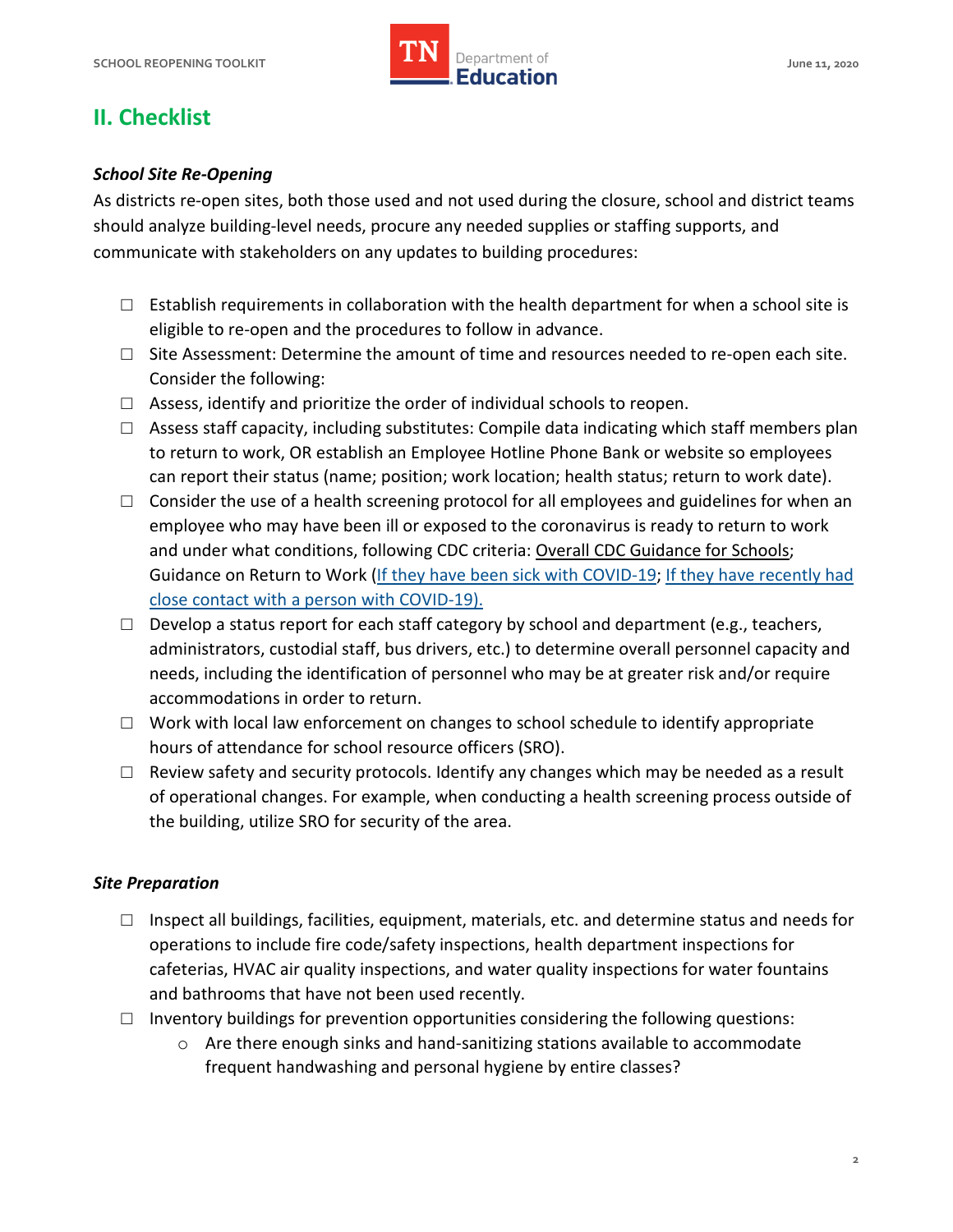#### **SCHOOL REOPENING TOOLKIT SCHOOL ASSESSED ASSESSED AT A PROPERTY OF A SERVICE OF A SERVICE OF A SCHOOL AND A June 11, 2020 lightlerightlerightlerightlerightlerightlerightlerightlerightlerightlerightlerightlerightlerightlerightlerightlerightlerightlerightlerightlerightlerightlerightlerightlerightlerightlerightlerightlerightlerightlerightlerigh IMPLE Department of**

- o Are there an appropriate number and type (no-touch) of trash receptacles and are they are placed appropriately to minimize exposure?
- o Are alternative sources of drinking water available that will allow for the disabling of drinking fountains?
- $\circ$  Is there a need for other protective devices for employees with repeated exposure to the public such as clear plastic barriers in school building offices?
- $\circ$  Are there improvements that can be made to air quality to minimize transmission?
- $\circ$  Are there surfaces that are not easily cleaned that should be recovered or replaced to minimize infection?
- o Are hygiene products like soap, paper towels, tissues and toilet paper dispensed in a no-touch manner?
- $\circ$  How frequently are supplies replenished and where are they stored? Are supplies adequately secured?
- o Does the storage of supplies, including hand sanitizer, meet fire code?
- or fully operational; provide vendors with supply needs. If needed supplies cannot be manager, who can assist in reviewing county supply levels and file requests to the state as  $\square$  Survey supply vendors to determine when supply chain and delivery system will be partially obtained by normal procurement measures, submit a request to your local emergency needed.
- $\Box$  Disinfect all work areas, counters, restrooms, doorknobs, and stair railings several times daily.
- □ HVAC system should be scheduled to be cleaned and filters changed on a regular basis.<br>Consider use of <u>Environmental Protection Agency Indoor Air Quality Assessment</u> tool to and cleaned: open all doors and operable windows and/or run HVAC systems for a period of time adequate to replace air in building. identify opportunities for improving air quality.The school should be thoroughly ventilated
- □ Train custodial and maintenance staff on appropriate cleaning routines and protocols to follow when deep-cleaning is required.

#### *Communicate with Stakeholders*

- $\Box$  Inform and train staff and students on health and prevention issues.
- $\square$  Inform parents of school reopening plans and procedures, including steps taken to ensure site readiness.
- $\square$  Inform and train school community on any modified school procedures or best practices being implemented in response to the outbreak, leveraging health departments as partners.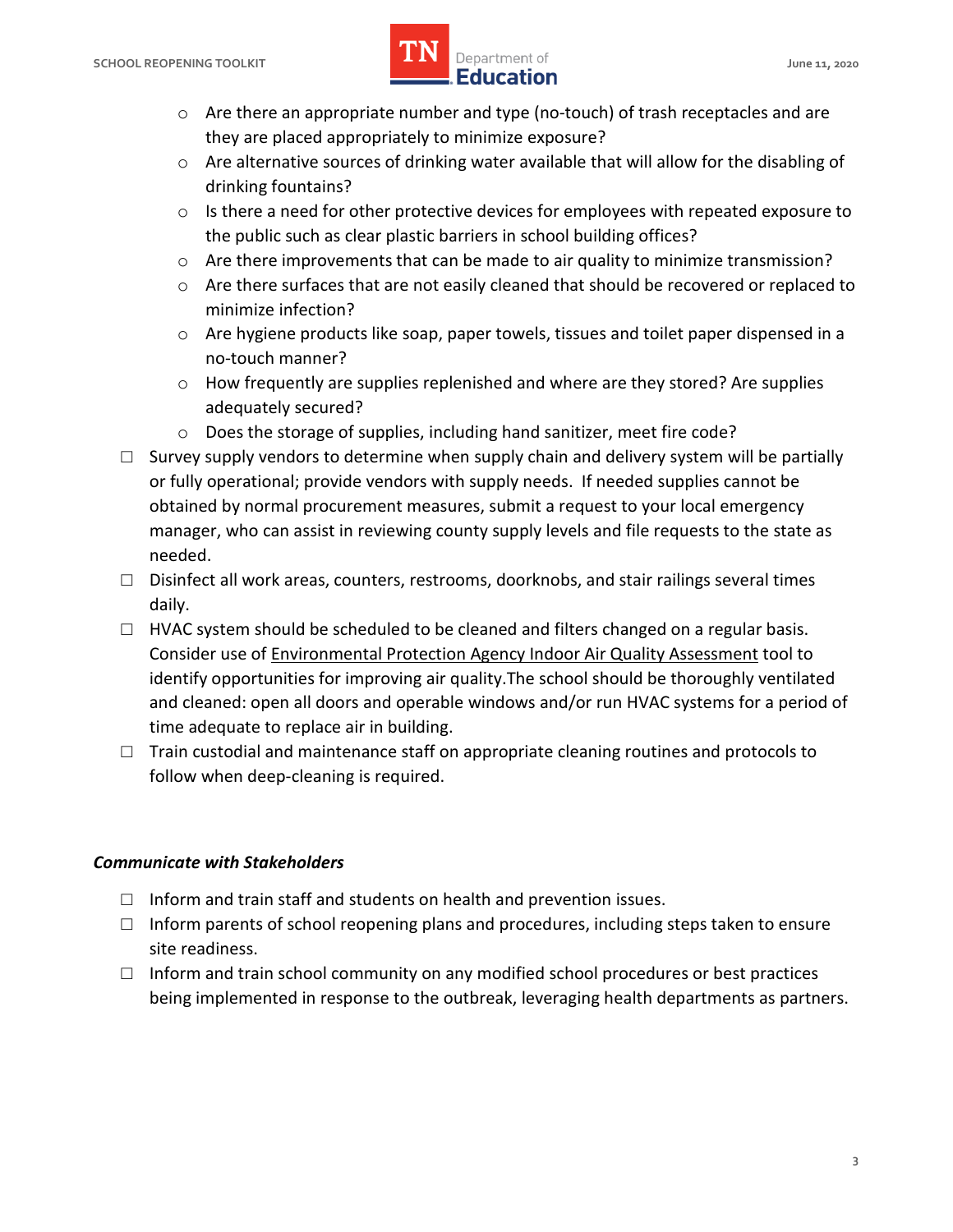

#### *Develop and Implement Ongoing Monitoring Strategy*

 In partnership with health departments and emergency management agencies, districts may consider ongoing monitoring strategies to check for student and staff health related to the COVID-19 outbreak. The below table provides a list of action items districts may consider for such ongoing monitoring. Any actions should be driven by local context and in collaboration with local health officials. See the *Physical Health Toolkit* for more information.

- $\Box$  Reconvene the District Emergency Response Team as soon as possible.
- with local mental health services staff, including post-traumatic stress syndrome counseling.  $\Box$  When possible, activate the mental health resources for students and staff, in conjunction See the *Wellbeing and Mental Health Toolkit* for more information here.
- □ Monitor ongoing guidance from health authorities and adjust operations as necessary.
- □ Monitor and report daily reports of staff and student attendance and health screenings as applicable.
- $\Box$  Develop a mental health status report, based on guidelines provided by the counselors and the crisis management team, and provide to the command center each day. This report additional mental health services are needed. Reconvene threat assessment teams to should include the mental health status of students and staff in order to determine if continue supporting those with mental health needs.
- $\square$  Develop daily health reporting protocol for school nurses and implement in order to provide data for the command center.
- $\Box$  Re-establish or create process for monitoring social media ad receiving reports from students and staff regarding any safety concerns.

## **III. Best Practices**

#### *Update Emergency Operations Plans*

 Districts should conduct after action reviews of response efforts to update emergency operations plans. In collaboration with other stakeholders, including local health departments, districts should analyze successful strategies and opportunities for improvement in response work to inform more effective protocols in any future situations with similar contexts. Districts may opt to focus particularly on common topic areas such as: providing ongoing meal services, establishing a technology infrastructure to support ongoing academic progress, and the identification of local partner organizations that may provide additional capacity in emergency situations. In any updates to the emergency operations plan, districts should acknowledge where given strategies were particularly successful or fell short of intended outcomes, prompting additional analysis. To help facilitate successful strategies, the department has updated the [school district](https://www.tn.gov/content/dam/tn/education/safety/save-act/save_act_district_eop_template.docx) and school building emergency operations planning templates.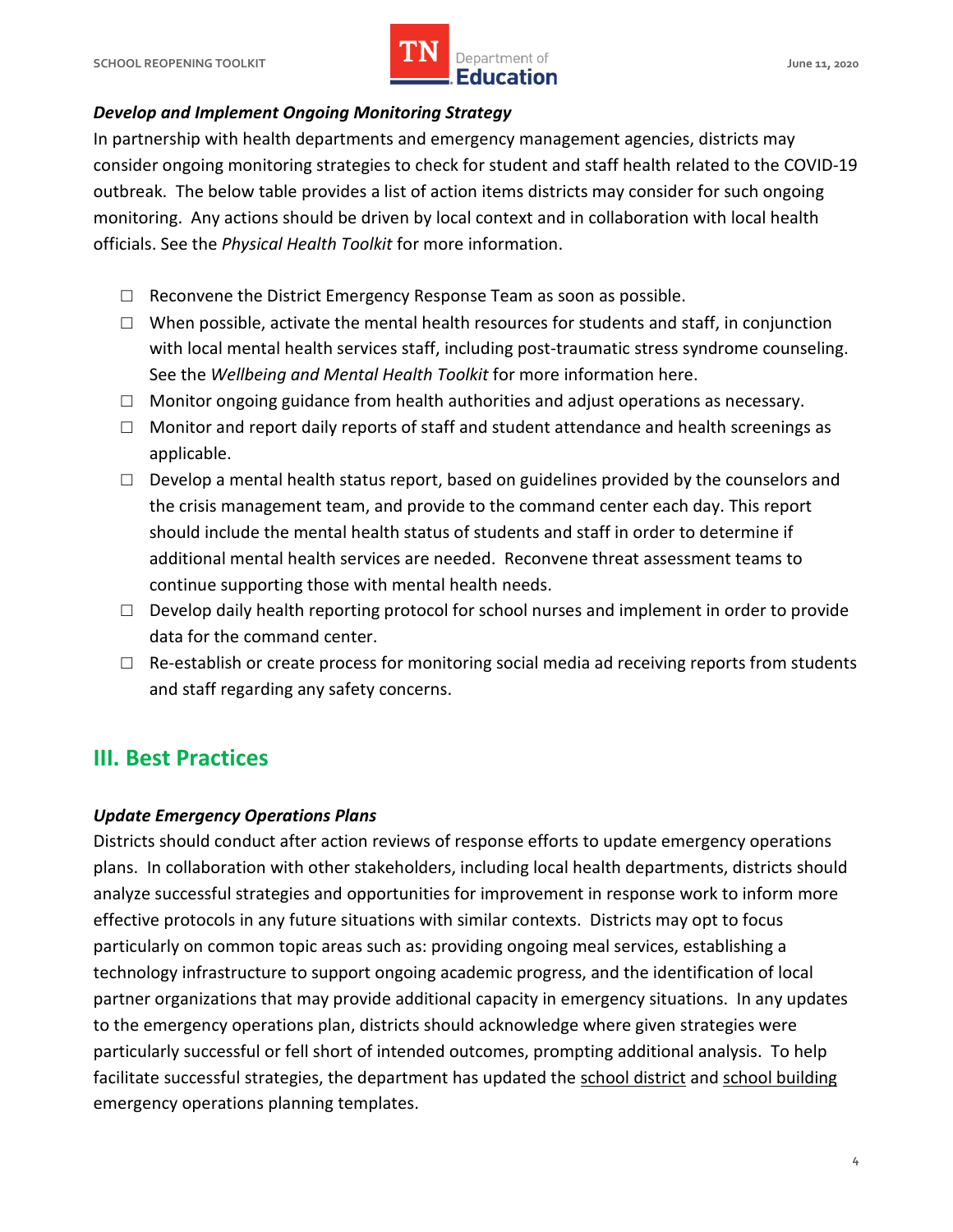

#### *Procuring Personal Protective Equipment and Other Mitigation Supplies*

 As districts plan for various approaches to school operations, procuring personal protective equipment (PPE) or other mitigation supplies will be important to do as early as possible to avoid high demand periods. In purchasing bulk supplies, including hand sanitizer, cloth face coverings, or other PPE, if districts experience difficulty in finding available vendors or supply, then the district safety lead may liaise with the local emergency management agency (EMA) to determine whether or not the needed supplies are available elsewhere in the county. If not, then the local EMA will be positioned to contact the Tennessee Emergency Management Agency (TEMA) to assist in securing the needed supplies. This process helps ensure districts have an escalation protocol to procure needed items to operate schools with appropriate safety precautions taken. A list of local EMA contacts is included in the *Resources* section below.

 The state has also announced a path to purchase non-contact thermometers for every school at a ratio of 1 to every 40 students enrolled. District SAVE Act Coordinators should partner with the district operations teams to determine supply needed and to place orders with the local EMA. More information on the non-contact thermometers supports is available by contacting [Brenna.Morse@tn.gov.](mailto:Brenna.Morse@tn.gov)

#### *Leveraging Stafford Act Federal Reimbursements*

 As district leadership teams and finance directors plan for the operations of the next school year, the ability to leverage the Stafford Act for additional funding support may be essential. Along with a finance team member, SAVE Act Coordinators should review the protocols of filing for Stafford Act reimbursements and build familiarity with likely eligible expenses. This funding stream should be considered in budget planning decisions both at the beginning of the year and ongoing, with SAVE Act Coordinators assisting in helping to track and review expenses (actual and projected) tied to COVID-19 response or mitigation efforts. Available resources for learning more about the Stafford Act and key contacts at TEMA are available [here.](https://www.tn.gov/content/dam/tn/education/health-&-safety/Stafford%20Act%20and%20COVID_19%20Reimbursement%20Fact%20Sheet.pdf)

#### *Update Procedures for Emergency Drills*

 Districts should consider how modified operations may impact established response procedures. Prior to students returning to school, staff may want to use drills or tabletop exercises to train and test how various situations may unfold in different school operational setups.

 If modified operations include the use of social distancing, this could have an impact on procedures for the annual [required drills.](https://www.tn.gov/content/dam/tn/education/safety/save-act/Drill_Log_Sample.docx) Through any drill, one primary goal is for students and staff to develop experience and familiarity with protocols, making it important that drills are scheduled so that *all*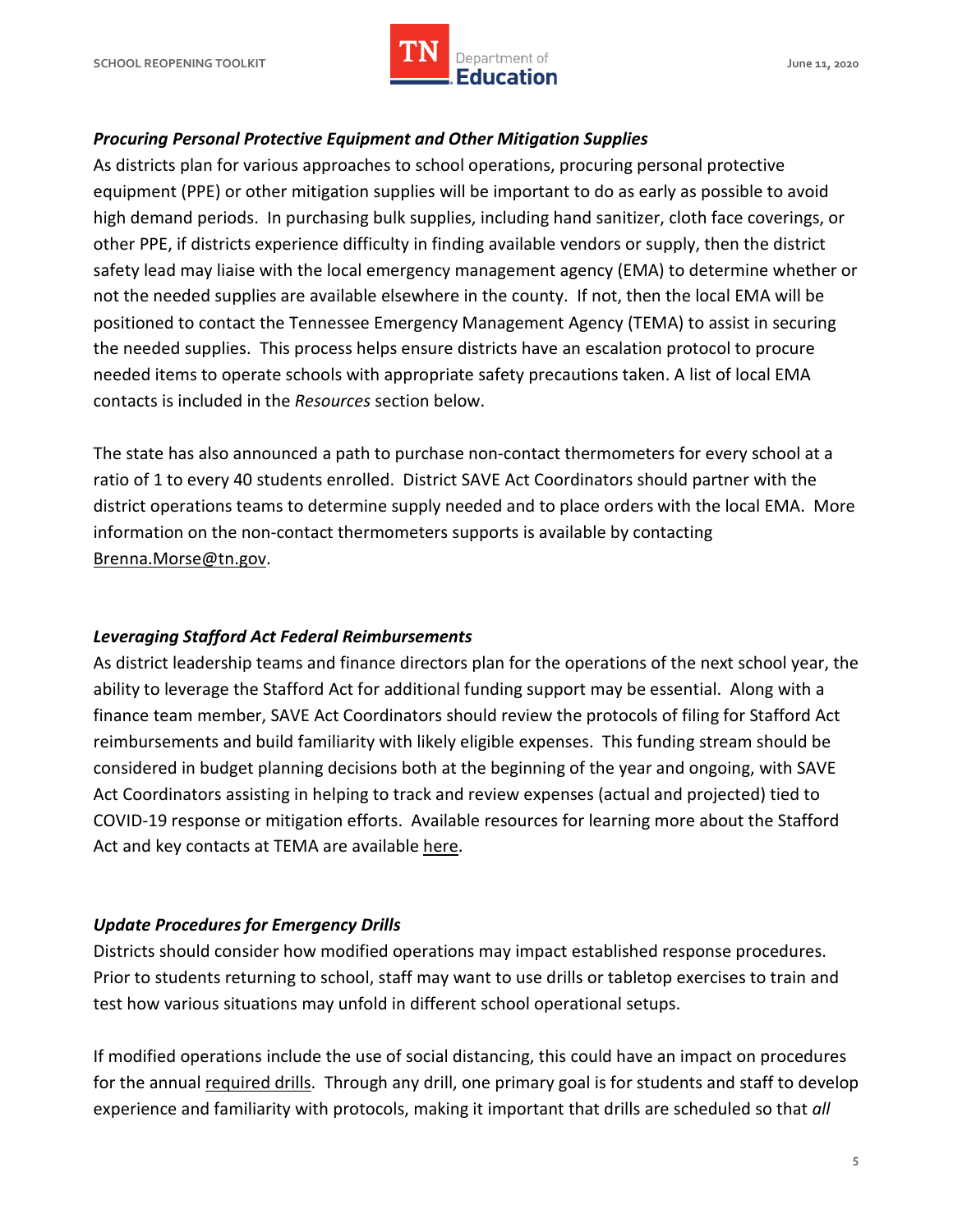# **lightlerightlerightlerightlerightlerightlerightlerightlerightlerightlerightlerightlerightlerightlerightlerightlerightlerightlerightlerightlerightlerightlerightlerightlerightlerightlerightlerightlerightlerightlerightlerigh IMPLE Department of**

 school community members participate. This may mean having drills more often if a school is operating a model of students being present physically only some of the time. Consider the following recommendations for implementing a social distanced emergency drill.

- students remain six feet apart. Prior to conducting this drill, consider placing markers • **Fire Drills**: When exiting the building, remaining outdoors, and re-entering the building, have outside to indicate where students should stand while maintaining six feet of separation.
- setting a window of time that would allow for the teacher to move with just a few students at a time into the lockdown area, repeating until all students have conducted the drill. Be sure to maintain the same lockdown area, sufficient in size to accommodate all potential • **Intruder Drill**: To conduct an intruder drill without interfering with social distancing, consider students in the classroom.
- • **Tornado Drill**: Prior to conducting a tornado drill, consider placing markers in the shelter location to indicate where students should shelter, while maintaining six feet of separation.
- operations, meaning no additional modifications should be needed in completing this drill. • **Earthquake Drill:** Consider positioning desks to accommodate social distancing in daily

#### *Maintain Communications with Community Partners*

 As school operations resume, both school and district level staff should maintain close communications with response partners, including the local health department and the local emergency management agency, to remain informed of any future issues or best practices that can be integrated into the school setting to minimize risks. As health agencies continue to learn more about COVID-19, additional guidance may be released on monitoring data trends or assisting schools in planning, prevention, and mitigation efforts of future outbreaks. Ensuring close communications with response partners will provide open channels for this information to flow regularly and to help improve practices across school sites.

 Existing agreements and plans developed with first responders may need to be reviewed or updated to reflect operational changes at the district or individual schools.

#### *Other Considerations*

Basic security and safety protocols established prior to closure should be reinstated, including:

- o Controlled access to building and individual classrooms.
- o Visitor screening procedures.
- $\circ$  Safety reporting and monitoring procedures, including tip lines and social media monitoring.
- o Threat management procedures.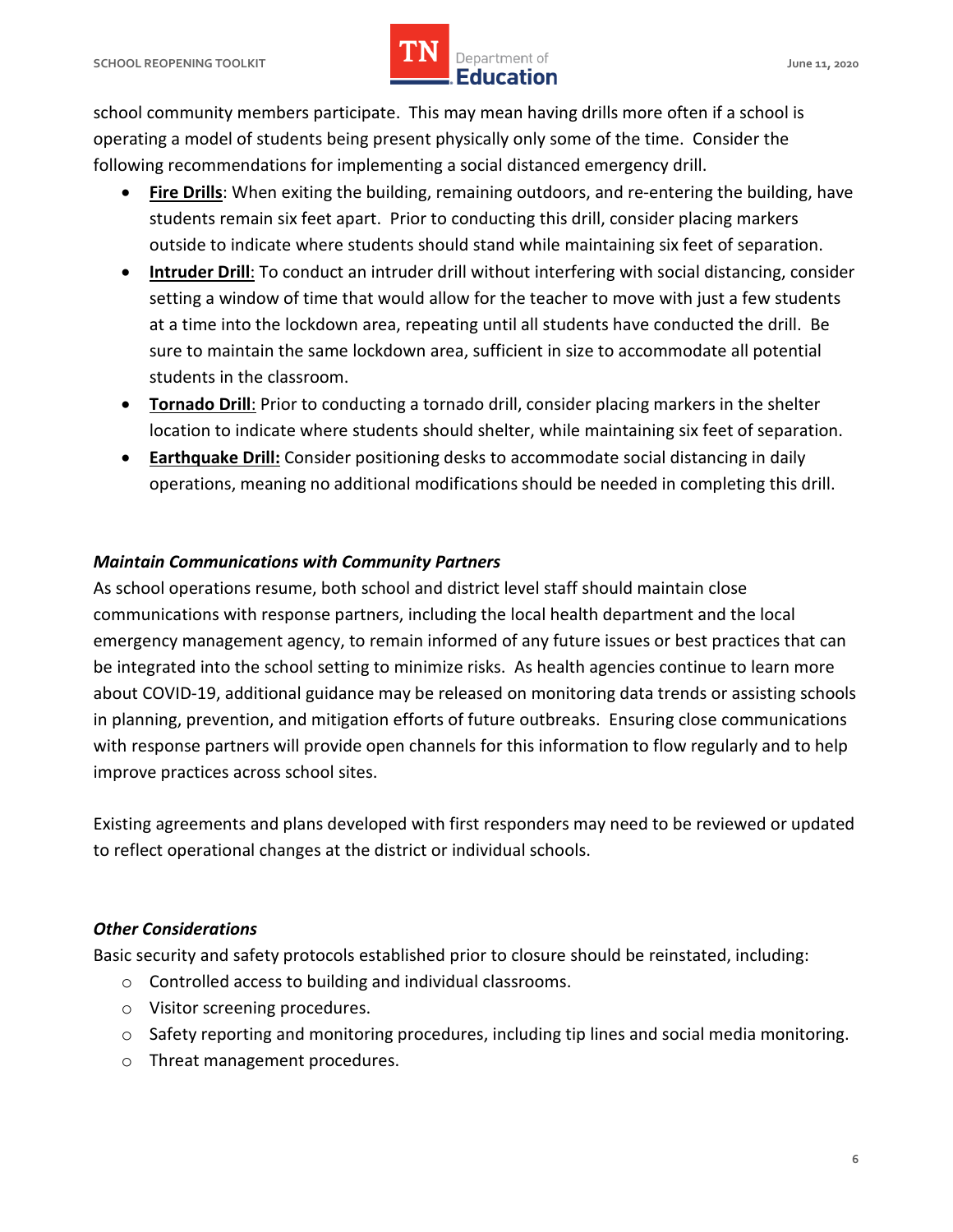

# **IV. Recommended Schedules and Procedures**

#### *Site Re-Opening Checklist*

 The table below provides an overview checklist of action items to consider as districts begin to consider re-opening school sites. Districts should utilize this checklist as an additional resource, to integrate with internal school opening protocols that are currently in place.

| <b>Topic &amp; Action Item</b>                                                                  | <b>Complete</b> |
|-------------------------------------------------------------------------------------------------|-----------------|
| Collaborate with the health department to identify guidelines for opening schools,              |                 |
| and procedures for healthy operations.                                                          |                 |
| Site Assessment: Determine the amount of time and resources needed to re-open                   |                 |
| each site. Consider the following:                                                              |                 |
| Assess, identify and prioritize the order of individual schools to reopen                       |                 |
| Assess staff capacity, including substitutes:                                                   |                 |
| Compile data indicating which staff members plan to return to work, OR<br>$\circ$               |                 |
| establish an Employee Hotline Phone Bank or website so employees can                            |                 |
| report their status (name; position; work location; health status; return to                    |                 |
| work date);                                                                                     |                 |
| Consider the use of a health screening protocols and establish guidelines for<br>$\circ$        |                 |
| return to work for employees who have been diagnosed or come in contact                         |                 |
| with COVID-19;                                                                                  |                 |
| Develop a status report for each staff category by school and department<br>$\circ$             |                 |
| (e.g., teachers, administrators, custodial staff, bus drivers, etc.) to                         |                 |
| determine overall personnel capacity and needs.                                                 |                 |
| Collaborate with local law enforcement on any modifications to school<br>$\circ$<br>operations. |                 |
| Conduct inventory of necessary supplies, especially cleaning and hygiene supplies,              |                 |
| and where necessary, fast track purchase orders for essential supplies.                         |                 |
| <b>Site Preparation</b>                                                                         |                 |
| Inspect all buildings, facilities, equipment, materials, etc. and determine status and          |                 |
| needs for operations. Maintain a status update for facilities not ready for                     |                 |
| occupancy.                                                                                      |                 |
| Survey supply vendors to determine when supply chain and delivery system will be                |                 |
| partially or fully operational; provide vendors with supply needs.                              |                 |
| Place posters in high traffic areas that encourage good hygiene.                                |                 |
| Implement robust school cleaning routines:                                                      |                 |
| Disinfect all work areas, counters, restrooms, doorknobs, and stair railings<br>$\circ$         |                 |
| several times daily.                                                                            |                 |
| Air conditioning system filters should be cleaned and changed.<br>$\circ$                       |                 |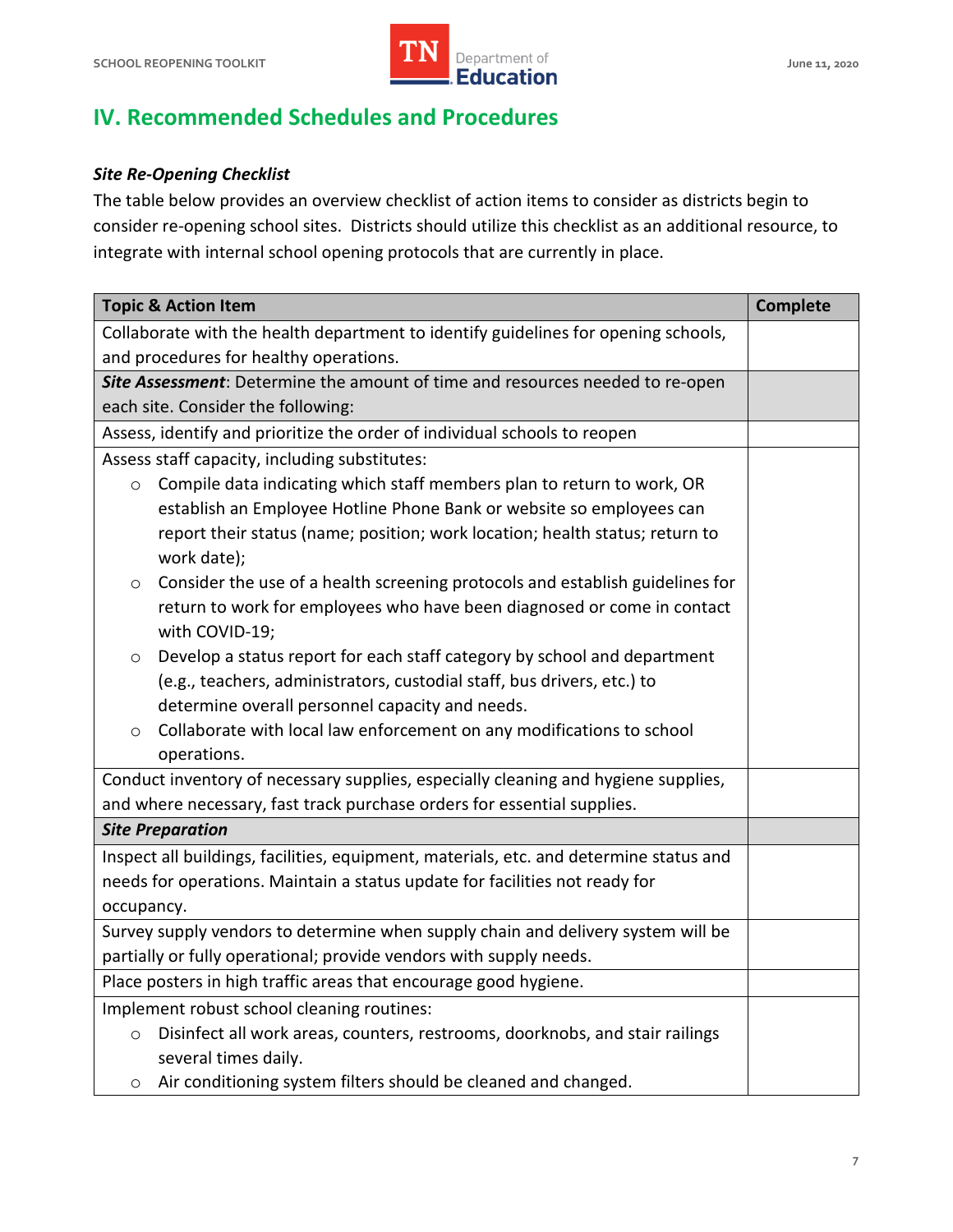

| <b>Topic &amp; Action Item</b>                                                       | <b>Complete</b> |
|--------------------------------------------------------------------------------------|-----------------|
| The school should be thoroughly ventilated and cleaned: opening all doors<br>$\circ$ |                 |
| and windows and/or operating the HVAC system.                                        |                 |
| <b>Communicate with Stakeholders</b>                                                 |                 |
| Inform and train staff on health and prevention issues                               |                 |
| Inform parents of school reopening plans and procedures, including steps taken to    |                 |
| ensure site readiness; and                                                           |                 |
| Inform and train school community on any modified school procedures or best          |                 |
| practices being implemented in response to the outbreak, leveraging local health     |                 |
| departments as partners.                                                             |                 |
| <b>Ensure Continuity of Security and Safety Protocols</b>                            |                 |
| Review school emergency operations plans to ensure the continuity of security and    |                 |
| safety protocols.                                                                    |                 |
| Identify any revisions or additions to security protocols that might be needed to    |                 |
| support COVID-19 prevention and response measures.                                   |                 |
| Communicate any changes in security and safety protocols to all community            |                 |
| partners (law enforcement, fire department, 911, emergency management, etc.)         |                 |

#### *Ongoing Monitoring Strategy*

 In partnership with health departments and emergency management agencies, districts may consider ongoing monitoring strategies to check for student and staff health related to the COVID-19 outbreak. The below table provides a list of action items districts may consider for such ongoing monitoring. Any actions should be driven by local context and in collaboration with local health officials.

| <b>Topic &amp; Action Item</b>                                                       | <b>Complete</b> |
|--------------------------------------------------------------------------------------|-----------------|
| Re-establish a district level Incident Command Center as soon as possible            |                 |
| When possible, activate the mental health resources for students and staff, in       |                 |
| conjunction with local mental health services staff, including post-traumatic stress |                 |
| syndrome counseling.                                                                 |                 |
| Monitor ongoing guidance from health authorities and adjust operations as            |                 |
| necessary.                                                                           |                 |
| Monitor and report daily reports of staff and student attendance to your local EMA   |                 |
| and health department.                                                               |                 |
| Develop mental health status report, based on guidelines provided by the             |                 |
| counselors and the crisis management team, should be provided to the command         |                 |
| center each day. This report should include the mental health status of students     |                 |
| and staff in order to determine if additional mental health services are needed.     |                 |